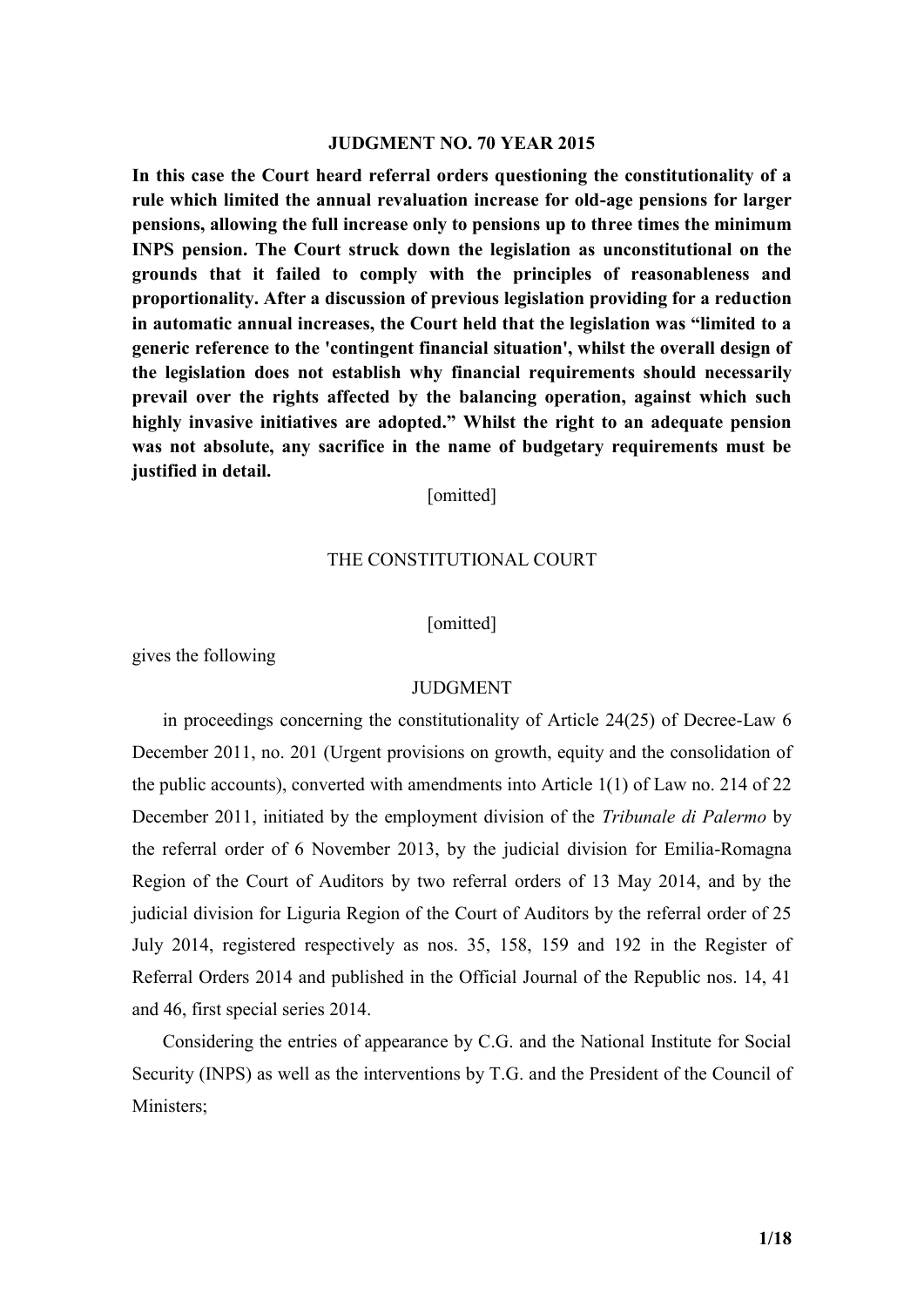having heard the judge rapporteur Silvana Sciarra at the public hearing of 10 March 2015;

having heard Counsel Riccardo Troiano for C.G., Counsel Luigi Caliulo and Counsel Filippo Mangiapane for the INPS and the State Counsel [*Avvocato dello Stato*] Giustina Noviello for the President of the Council of Ministers.

## [omitted]

#### *Conclusions on points of law*

1.– The employment division of the *Tribunale di Palermo*, by the referral order of 6 November 2013 (Register of Referral Orders no. 35 of 2014), the judicial division for Emilia-Romagna Region of the Court of Auditors, by two referral orders of 13 May 2014 (Register of Referral Orders no. 158 and no. 159 of 2014) and the judicial division for Liguria Region of the Court of Auditors, by the referral order of 25 July 2014 (Register of Referral Orders no. 192 of 2014), question the constitutionality of Article 24(25) of Decree-Law no. 201 of 6 December 2011 (Urgent provisions on growth, equity and the consolidation of the public accounts), converted with amendments into Article 1(1) of Law no. 214 of 22 December 2011, insofar as it limits the revaluation of pensions by 100 percent for the years 2012 and 2013 exclusively to pensions worth an overall amount of up to three times the minimum INPS pension, with reference overall to Articles 2, 3, 23, 36(1) 38(2) 53 and 117(1) of the Constitution, the last provision in relation to the European Convention for the Protection of Human Rights and Fundamental Freedoms (ECHR), signed in Rome on 4 November 1950, ratified and implemented by Law no. 848 of 4 August 1955.

All of the referring courts consider that Article 24(25) is unconstitutional on the grounds that it violates Articles 3, 36(1) and 38(2) of the Constitution in that the failure to provide for revaluation violates the principles of the proportionality and adequacy of pension provision and thus breaches the principles of equality and reasonableness [*ragionevolezza*], thereby resulting in unreasonable discrimination against pensioners as a class.

The contested provision is also alleged to violate Articles 2, 23 and 53 of the Constitution in that the measure adopted amounts to a pecuniary charge essentially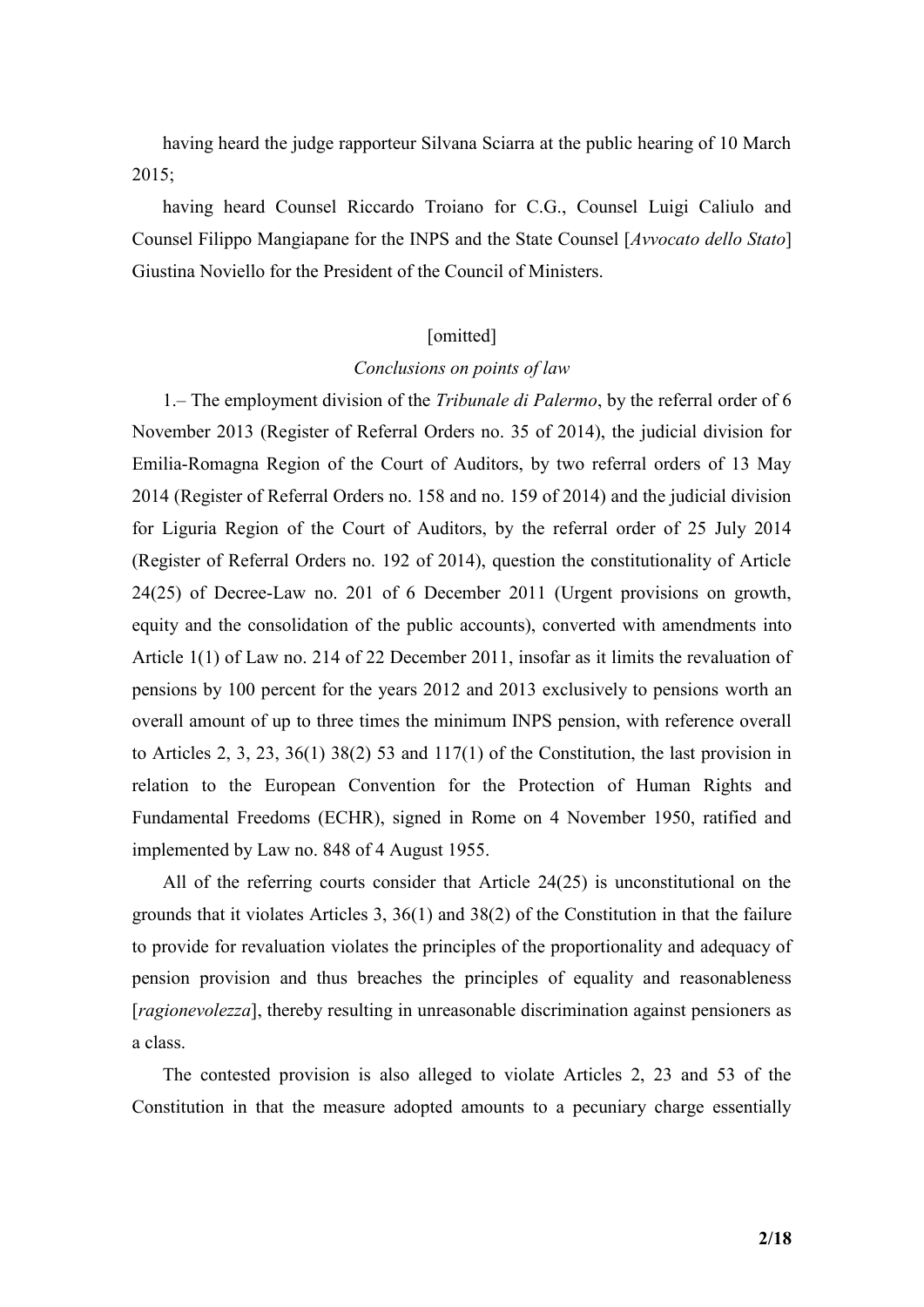equivalent to a tax, which breaches the principle of universally applicable taxation given equal capacity to pay tax, as it has been imposed only on one single class of taxpayer.

Finally, the judicial division for Emilia-Romagna Region of the Court of Auditors alone contests the aforementioned provision also with reference to Article 117(1) of the Constitution in relation to the ECHR, recalling also Articles 6, 21, 25, 33 and 34 of the Charter of Fundamental Rights of the European Union, proclaimed in Nice on 7 December 2000 and adapted at Strasbourg on 12 December 2007.

2.– The proceedings relate to the same provision, which has been challenged in relation to constitutional parameters, on grounds and on the basis of arguments which largely coincide.

The proceedings must accordingly be joined for resolution in a single ruling (see *inter alia* Judgment no. 16 of 2015, Order no. 164 of 2014).

T.G. intervened *ad adiuvandum* in the proceedings initiated by the employment division of the *Tribunale di Palermo*, despite not being a party to the main proceedings, arguing that he had filed a similar appeal before the judicial division for Lazio Region of the Court of Auditors, seeking recognition of his right to an automatic increase of his pension for the years 2012 and 2013, which had been denied by INPS.

According to the settled case law of this Court (see on all points Judgment no. 216 of 2014), only the parties to the main proceedings and third parties vested with a qualified interest that is directly related to the substantive right averred in the proceedings, and not simply governed, in the same manner as any other, by the contested provision or provisions, may intervene in interlocutory proceedings before the Constitutional Court.

The fact that the intervener is a party to proceedings different from those to which the referral order relates, in which a similar question of constitutionality was raised, is not sufficient to render the intervention admissible (see *inter alia* Order no. 150 of 2012).

Consequently, since T.G. was not a party to the main proceedings within which the question of constitutionality to which Referral Order no. 35 of 2014 relates was raised, and is not vested with a qualified interest that is directly related to the substantive right averred in the proceedings, his intervention must be ruled inadmissible.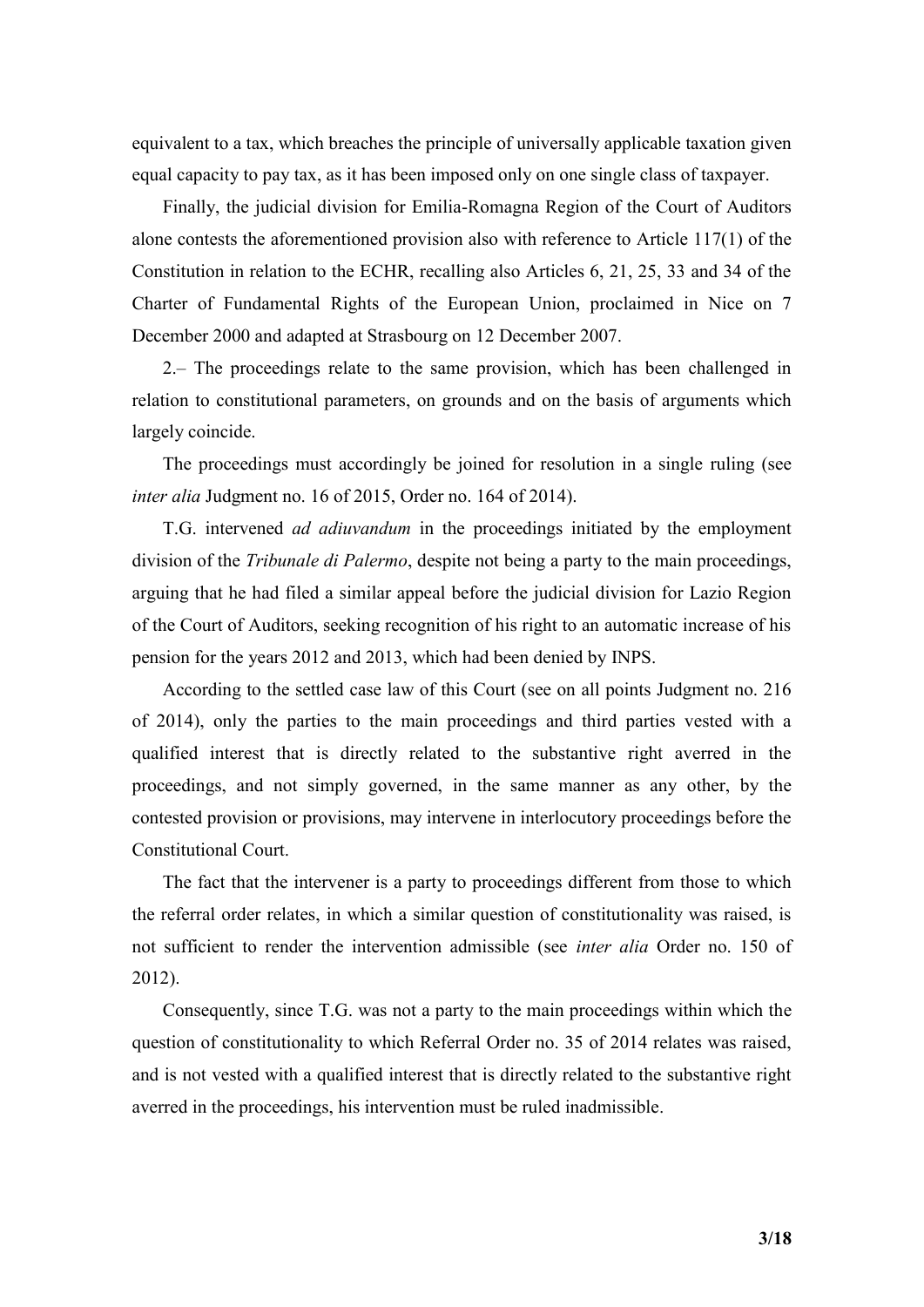3.– In the two referral orders, the judicial division for Emilia-Romagna Region of the Court of Auditors questions the constitutionality of Article 24(25) of Decree-Law no. 201 of 2011, as converted into Law no. 214 of 2011, with reference *inter alia* to Article 117(1) of the Constitution, generically invoking the ECHR as an interposed parameter, whilst then going on to invoke more specifically a series of provisions contained in the Charter of Fundamental Rights of the European Union.

In particular, in addition to the principle of legal certainty as a "common heritage of the contracting states", the other rights guaranteed by the Charter are also invoked, including specifically: "the right of the individual to liberty and security (Article 6), the right of non-discrimination, including also discrimination based on "property", (Article 21), the right of the elderly to lead a life of dignity and independence (Article 25), the right of the family to legal, economic and social protection (Article 33), the right of access to social security benefits and social services (Article 34)".

The question as proposed is inadmissible.

It must be pointed out as a preliminary issue that this Court will consider a question to be inadmissible if the referring court does not provide adequate reasons to establish that it is not manifestly unfounded, limiting itself to invoking the Constitution but without providing arguments which are sufficient to establish that they have been violated (see *inter alia* Order no. 36 of 2015).

In such an eventuality, the failure to provide the reasons for the conflict between the contested provision and the Constitution/constitutional standards invoked will preclude a review of the questions on the merits (see *inter alia* Order no. 158 of 2011), with the result that they will be ruled inadmissible.

In the present case, the referring Court has limited itself to invoking Article 117(1) of the Constitution due to a violation of the ECHR "as interpreted by the Strasbourg Court", without asserting any argument in support of that alleged violation, in particular with reference to the manner in which the contested provision impinged upon the parameter of constitutional law invoked.

In addition, the reference to the ECHR proves to be misconstrued in this case as it is accompanied by a reference to legislative provisions from the Charter of Fundamental Rights of the European Union. As is stated in Article 6(1) of the Treaty on European Union, as amended by the Lisbon Treaty signed on 13 December 2007 and ratified and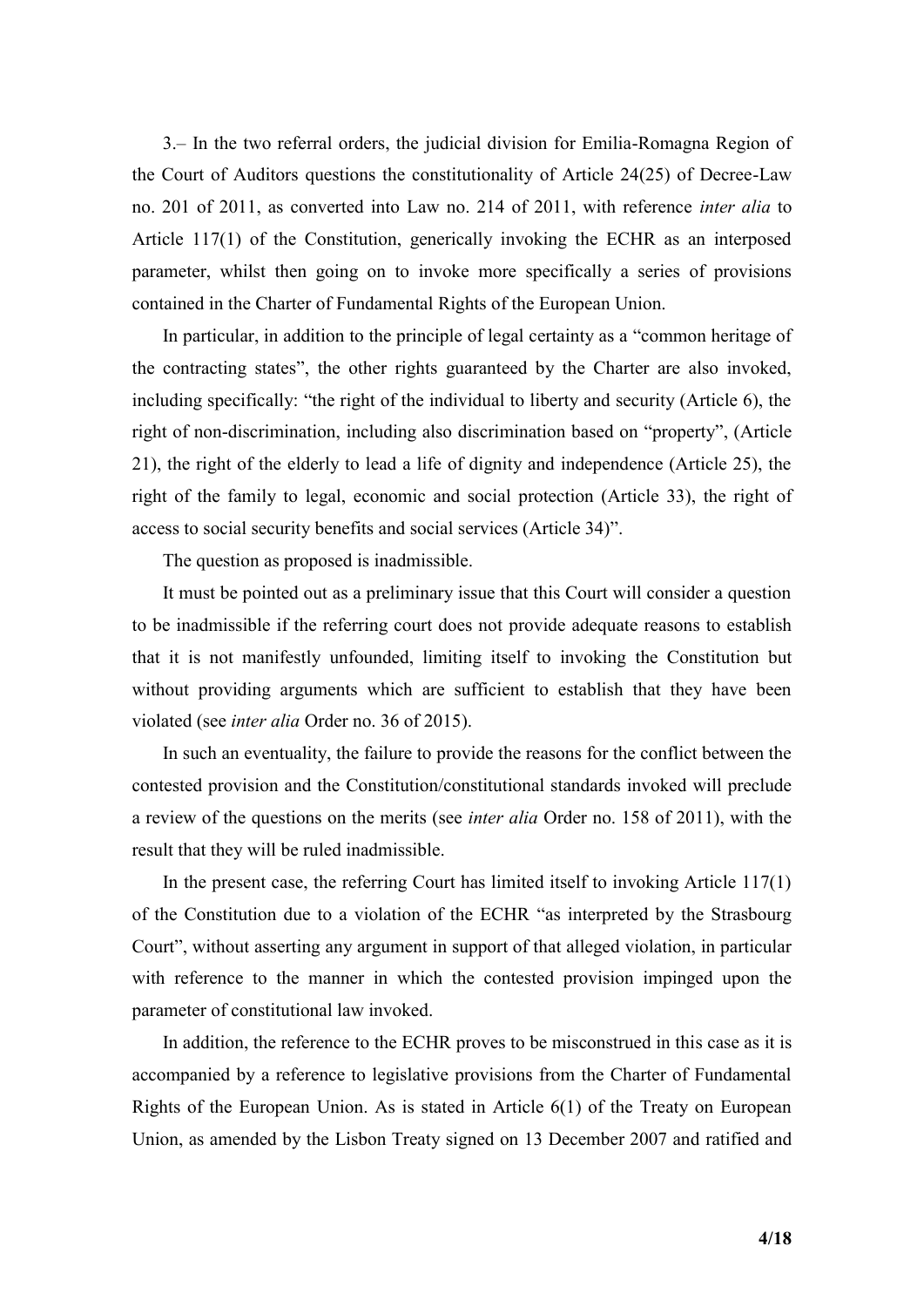implemented by Law no. 130 of 2 August 2008, the Charter has the same legal status as the treaties.

Accordingly, an examination of the referral order does not enable a clear deduction of how the provisions of the ECHR are infringed as a result of the application of the contested provision.

The presence of an argumentative shortcoming of this kind is a reason for ruling the question of constitutionality inadmissible since it precludes an examination as to whether the question is well-founded.

The referring court has not provided sufficient information so as to enable the manner in which the contested provision impinges upon the parameter generally invoked to be assessed, and fails to provide arguments to substantiate the detrimental effects of that impact, mistakenly referring to legislative provisions from primary EU law.

4.– The question of constitutionality objecting to the violation of Articles 2, 3, 23 and 53 of the Constitution on the grounds that the measure under examination is supposedly tantamount to a tax is unfounded.

All of the referral orders assert that, in the present case, irrespective of the designation used in the law, the cancellation of the automatic revaluation for the years 2012 and 2013 for pensions greater than three times the minimum INPS pension amounts to a pecuniary charge equivalent to a tax, which infringes the principle of universally applicable taxation given equal capacity to pay tax, as it has been imposed only on one single class of taxpayer. In requiring the parties to contribute to public expenditure not on account of their capacity to pay tax, it violates the principle of equality.

The referring courts invoke in particular decisions no. 116 of 2013 and no. 223 of 2012 insofar as it is asserted therein that the Constitution does not require uniform taxation according to criteria that are absolutely identical and proportional for all types of tax, but demands that there must be an inseparable link with capacity to pay tax, within the context of a system inspired by the principles of progressive taxation, as a further manifestation, within the specific field of taxation, of the principle of equality (see most recently Judgment no. 10 of 2015). This is related to the task of removing economic and social obstacles which *de facto* limit the freedom and equality of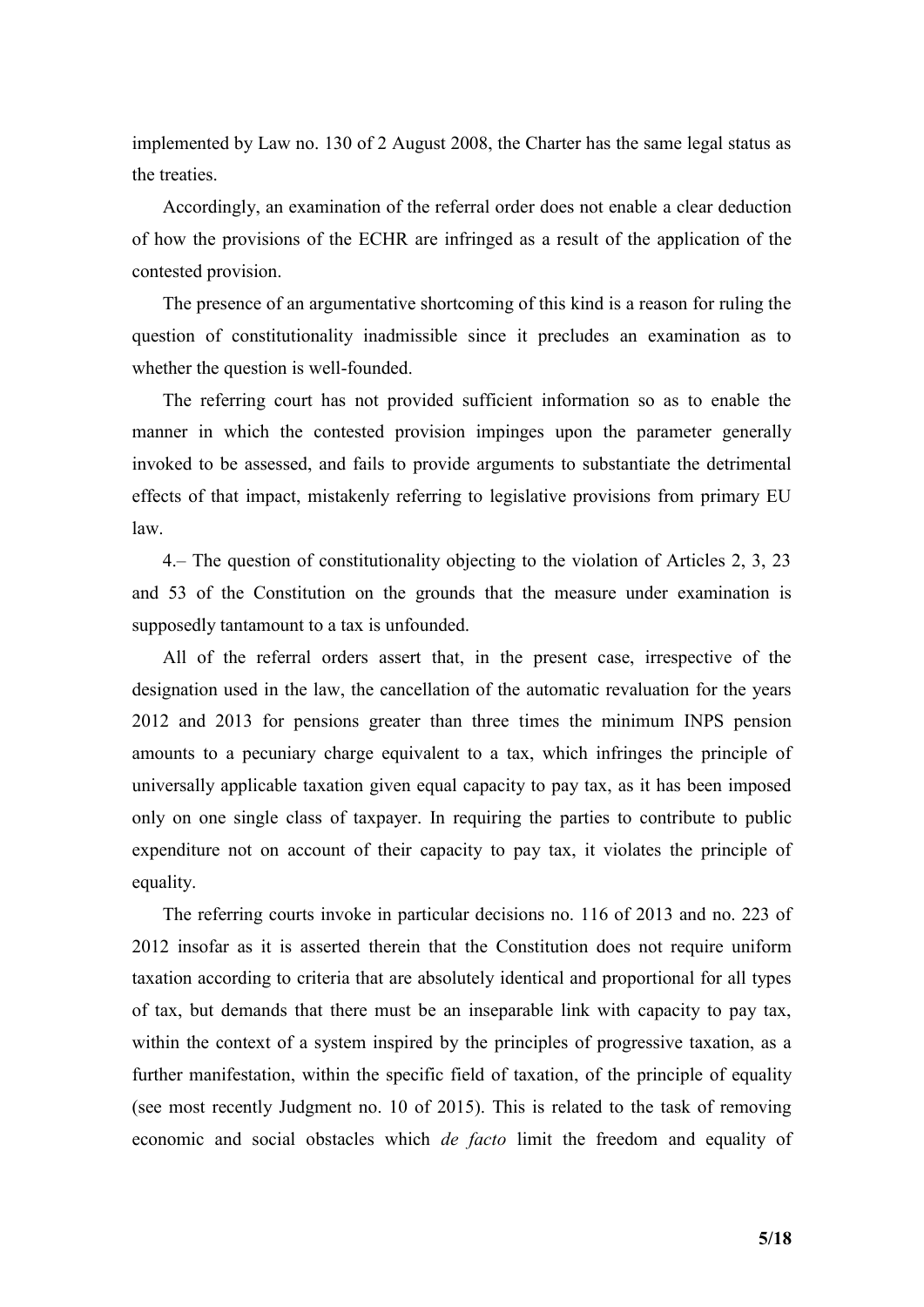taxpayers as citizens-human beings, within the spirit of political, economic and social solidarity required under Articles 2 and 3 of the Constitution (see Order no. 341 of 2000, cited on this point in Judgment no. 223 of 2012).

However, the cancellation of the automatic increase objected to in these proceedings does not fulfil the prerequisites for classification as a pecuniary charge comprising a tax, as it does not give rise to a mandatory pecuniary charge established through an act of authority with expropriating effect which is intended to secure resources for the Treasury.

The case law of this Court (see *inter alia* Judgments no. 219 and 154 of 2014) has been settled in stipulating that a tax must satisfy three inderogable prerequisites: the legal provisions must be predominantly aimed at securing a (definitive) financial reduction for the taxpayer; the reduction must not entail the alteration of a reciprocal relationship; and the resources associated with a financially significant condition establishing liability to taxation, and resulting from the said reduction, must be intended to support public spending.

A tax amounts to a "forced levy intended to contribute to public spending which is imposed on a taxpayer on the basis of a specific indication of capacity to pay tax" (see Judgment no. 102 of 2008). This indication must establish the fitness of each person to be subject to an obligation to pay tax (for the earliest rulings, see Judgments no. 91 of 1972, no. 97 of 1968, no. 89 of 1966, no. 16 of 1965 and no. 45 of 1964).

Paragraph 25 of Article 24 of Decree-Law no. 201 of 2011, as converted, which provides for a two-year block on the revaluation mechanism for pensions greater than three times the minimum INPS pension, does not therefore amount to a tax as it does not provide for any reduction of pensions or levy on the recipients of pensions.

On the basis of the criteria elaborated by this Court in relation to pecuniary charges, if there is no financial deduction or levy of the same type against a liable individual, the prerequisite for asserting the provision's status as a tax law provision no longer obtains. Moreover, the prerequisite of the accrual of the resources to the state budget is no longer met, as the provision does not provide cover for public spending, even indirectly, but results exclusively in a cost saving.

Thus, given the failure to satisfy the prerequisites for classification as a tax, and in general as mandatory pecuniary charges, the objections focusing on the failure to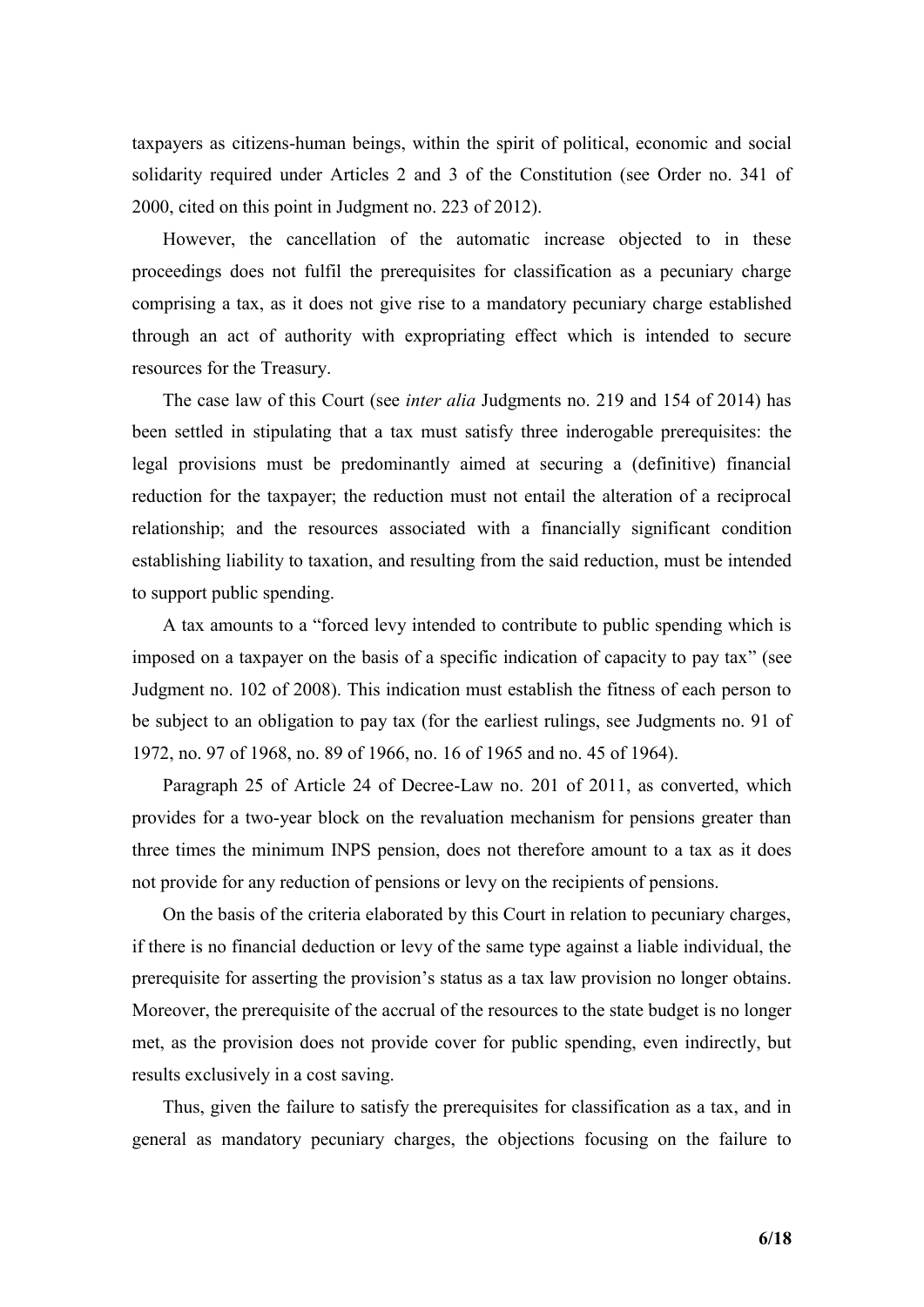comply with the progressive nature of taxation and the principle of the capacity to pay tax are unfounded.

5.– The question raised with reference to Articles 3, 36(1) and 38(2) of the Constitution is well founded.

Automatic increases, as an instrument for adjusting pensions in line with changes in the purchasing power of money, were governed by Article 10 of Law no. 903 of 21 July 1965 (Preliminary introduction of the reform and improvement of social security pensions), the aim of which was to address the fall in value to which pensions are exposed on account of the fact that they are paid out over long periods of time.

In order to pursue that objective throughout constantly changing stages of the economic cycle, the legislation in question has been subject to numerous amendments.

Article 19 of Law no. 153 of 30 April 1969 (Review of pension schemes and provisions on social security), which made general provision for the adjustment of the value of pensions falling under the compulsory insurance regime, chose to link pension increases in percentage terms to changes in the cost of living calculated by ISTAT [Italian National Institute for Statistics] on the same basis as the automatic adjustment of the salaries of industrial workers in line with inflation [the *scala mobile* or *wage escalator*].

Article 11(1) of Legislative Decree no. 503 of 30 December 1992 laying down "Provisions on the reorganisation of the pension system for private and public sector workers, pursuant to Article 3 of Law no. 421 of 23 October 1992" provided first that automatic increases were to be implemented annually and no longer half-yearly, and also that they were to be calculated on the basis of the average value of the ISTAT index of consumer prices for families, production workers and office workers. This amendment sought to offset the cancellation of the link with wage growth in order to guarantee a link with increases in average national living standards. Article 11(2) also provides that further increases may be established by a finance law, depending upon the performance of the economy.

The automatic revaluation mechanisms for pensions governed by Article 34(1) of Law no. 448 of 23 December 1998 (Measures concerning public finance, stabilisation and development) is intended to protect pensions against the erosion of the purchasing power of money, which tends to affect pensions even where there is no inflation. With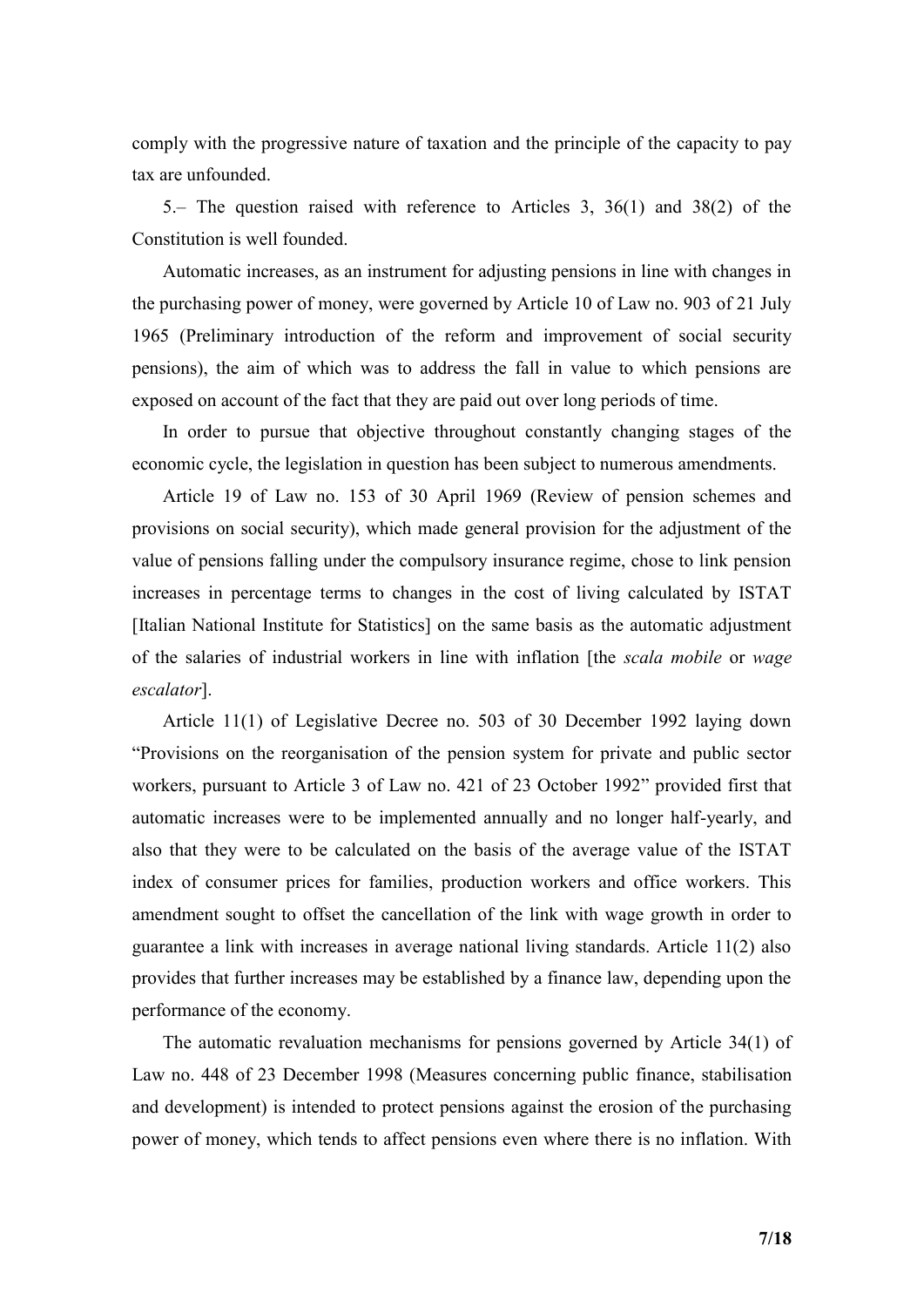effect from 1 January 1999, the pensions revaluation mechanism is applied for each individual recipient with reference to the overall amount paid as pension out of mandatory general insurance schemes. Pursuant to Article 34(a), the increase provided for by the automatic revaluation is applied to the amount of pension eligible for revaluation as a proportion of the overall amount.

However, Article 69(1) of Law no. 388 of 23 December 2000 (Provisions on the formation of the annual and multi-year budget of the state – Finance Law 2001) provides with reference to the mechanism regulating automatic increases illustrated above that it shall only be applied in full to pensions worth up to three times the minimum INPS pension. It is applied at a rate of 90 percent to pensions worth between three and five times the minimum INPS pension, and is reduced to 75 percent for pensions in excess of five times the aforementioned minimum amount. This arrangement was followed by the legislator in subsequent enactments, confirming an approach which gave priority to protection for weaker categories of pensioner. For example, Article 5(6) of Decree-Law no. 81 of 2 July 2007 (Urgent provisions concerning financial matters), converted with amendments into Article 1(1) of Law no. 127 of 3 August 2007, provides for the 2008-2010 three-year period for a 100 percent increase for amounts falling between three and five times the minimum INPS pension.

In conclusion, the general rules which may be inferred from the overall historical development of the area of law stipulate that only weaker categories of pensioner are fully protected against the erosion induced by inflationary dynamics or in general by the reduced purchasing power of pensions.

6.– As regards suspensions of the mechanism governing increases, which fall to the discretionary choice of the legislator, these have followed different approaches over the years in an attempt to balance out the expectations of pensioners with the varying requirements to contain expenditure.

Article 2 of Decree-Law no. 384 of 19 September 1992 (Urgent measures on social security, healthcare and public sector employment, and tax provisions) provides that, pending the enactment of the law to reform the pension system, and in any case until 31 December 1993, the application of all statutory or regulatory provisions or collective agreements introducing automatic increases to public or private benefits or welfare pensions, including supplementary payments made by bodies from the public sector *lato*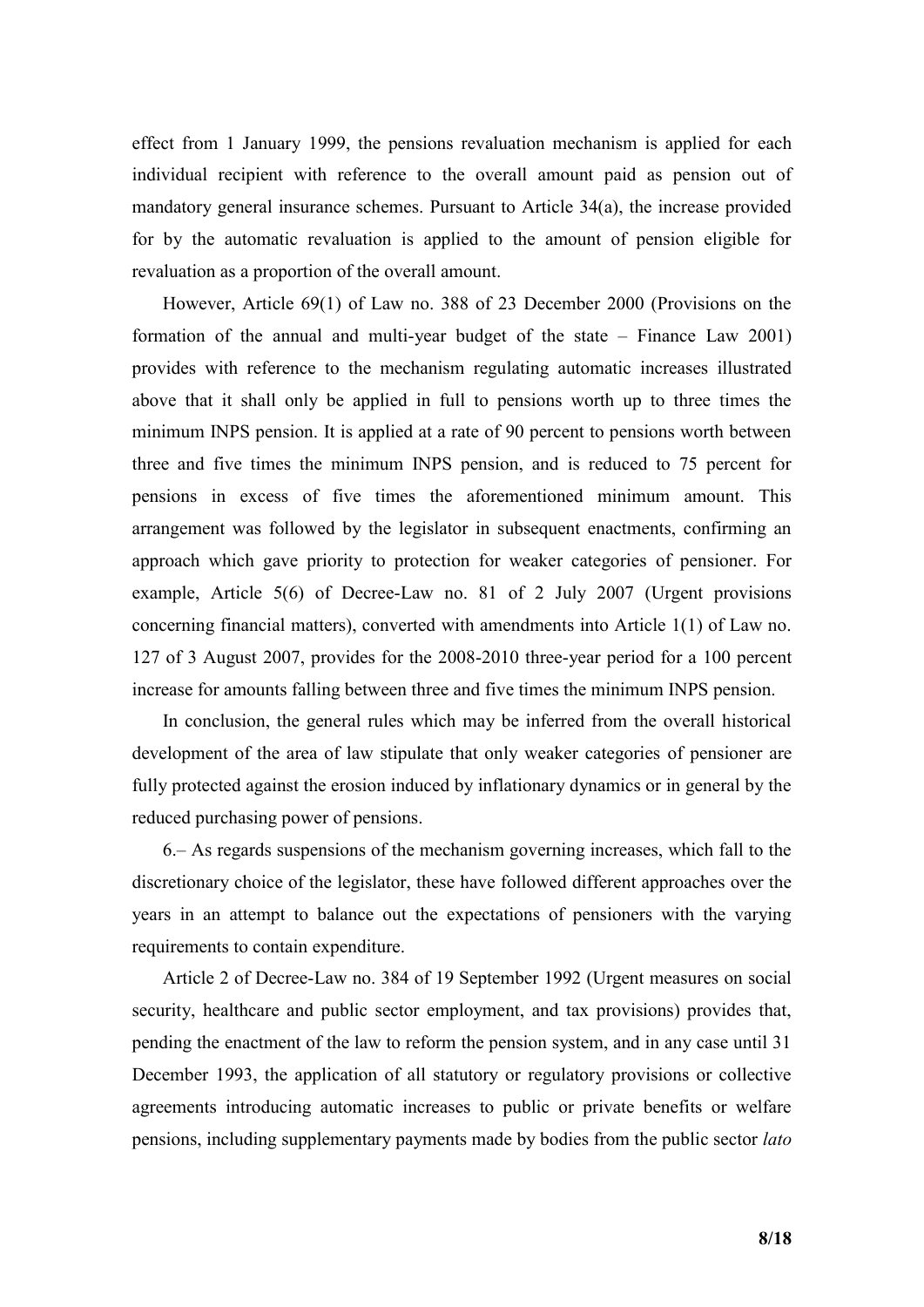*sensu*, and revaluation increases in annuities paid by the *INAIL* [National Institute for Insurance against Industrial Accidents] was to be suspended. However, when the Decree-Law was converted into law, Article 2(1-bis) of Law no. 438 of 14 November 1992 (Conversion into law, with amendments, of Decree-Law no. 384 of 19 September 1992 laying down urgent measures on social security, healthcare and public sector employment, and tax provisions) sought to mitigate the effects of the provision, which thus operated not as a bar on increases, but rather as a way of containing the revaluation in line with percentages predefined by the legislator with reference to the benchmark inflation rate [*tasso di inflazione programmata*].

Subsequently, Article 11(5) of Law no. 537 of 24 December 1993 (Measures to correct the public finances) made provision for a one-off increase for 1994, thereby making up the difference between the benchmark inflation rate and the real inflation rate, which had been lost as a result of the provisions contained in Article 2 of Law no. 438 of 1992. As a result, having originally been envisaged by the legislator in 1992 as a general measure applicable without distinction as to income, the block was converted into a less onerous form of partial freezing of pension increases.

After the entry into force of the contributory pension system (Article 59(13) of Law no. 449 of 27 December 1997 laying down "Measures on the stabilisation of the public finances"), the legislature annulled the automatic increase for 1998. This provision, which was upheld as constitutional by this Court by Order no. 256 of 2001, limited its scope only to medium and high pensions greater than five times the minimum pension.

The block introduced by Article 24(25) of Decree-Law no. 201 of 2011, as converted into law, which has now been challenged, was modelled on the precedent of Article 1(19) of Law no. 247 of 24 December 2007 (Provisions to implement the Protocol of 23 July 2007 on social security, employment and competitiveness in order to promote equity and sustainable growth, along with further provisions on employment and social security) which however had limited the temporary bar on revaluation to particularly high pensions eight times higher than the minimum INPS pension.

As was clear from the technical report on the draft bill approved by the Council of Ministers on 13 October 2007, this measure was intended to provide a solidarity-based contribution to the financing of measures relating to retirement pensions following the raising of the eligibility threshold for retirement pensions (known as the "big step"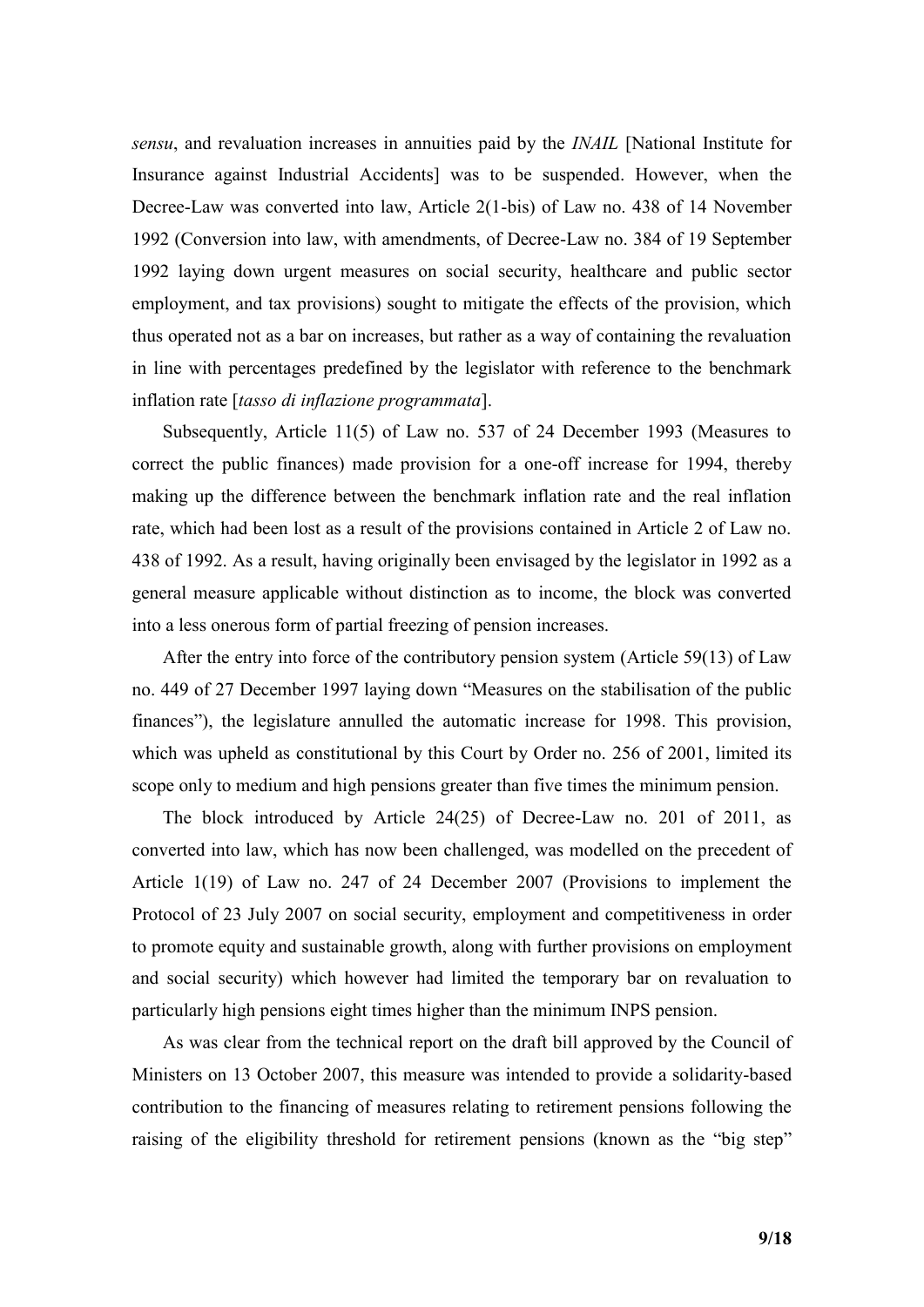[*scalone*]) introduced with effect from 1 January 2008 by Law no. 243 of 23 August 2004 (Provisions relating to pensions and authorisation of the Government in the public pension sector, to support complementary pension provision and stable employment and to reorganise pension and mandatory assistance bodies).

The cancellation of the increase provided for under Article 1(19) of Law no. 247 of 2007, cited above, was submitted for review by this Court, which ruled on the question in Judgment no. 316 of 2010. In that ruling, this Court stressed the discretion vested in the legislator, subject to the need to abide by the constitutional requirement that pensions be proportional and adequate, finding that the cancellation for 2008 only of high value pensions (greater than eight times the minimum INPS pension) was not unlawful.

At the same time, it warned the legislator that the indefinite suspension of the mechanism providing for increases or the frequent repetition of measures aimed at freezing it would enter into conflict with the insurmountable principles of reasonableness and proportionality. In fact, it held that "[…] pensions, even those for higher amounts, could not be sufficiently defended against changes in the purchasing power of money".

7.– Article 24(25) of Decree-Law no. 201 of 2011, as converted into law, which has been challenged in these proceedings, was enacted as one of the "Urgent provisions on growth, equity and the consolidation of the public accounts" (the initiative known as "save Italy") and provides that "in consideration of the contingent financial situation", the automatic revaluation of pensions according to the mechanism cited above laid down by Article 34(1) of Law no. 448 of 23 December 1998 shall be recognised for the years 2012 and 2013 at a level of 100 percent exclusively in relation to pensions worth an overall amount of up to three times the minimum INPS pension.

As a result of the legislative provision, a 100 percent adjustment was applied to the part of the pension up to three times the INPS minimum, whilst pensions in excess of three times the minimum were not subject to any revaluation. The full block on increases thus applied for pensions worth more than EUR 1,217.00 net.

This mechanism departs from that originally provided for under Article 24(4) of Law no. 41 of 28 February 1986 (Provisions on the formation of the annual and multiyear budget of the state – Finance Law 1986) and confirmed by Article 11 of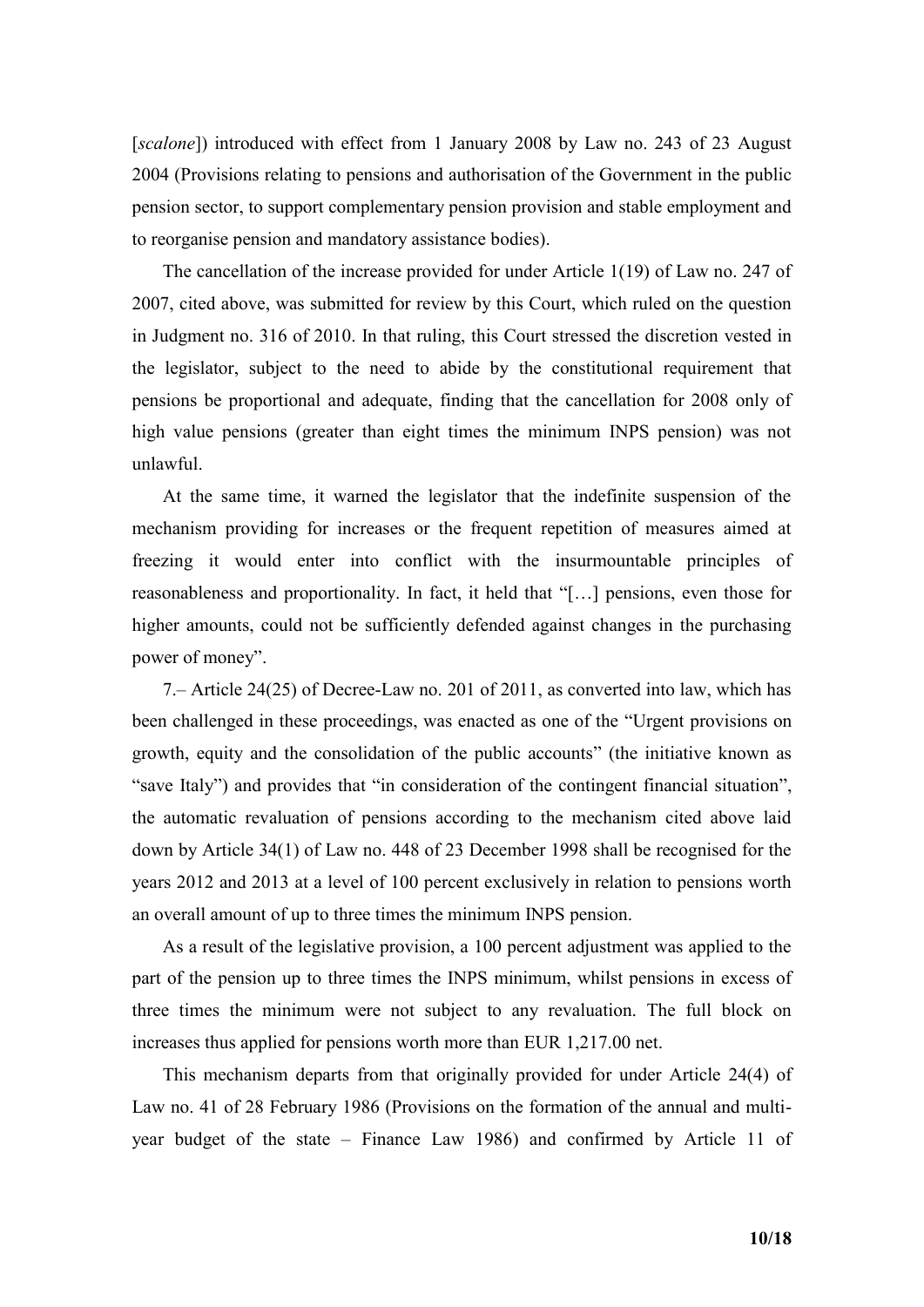Legislative Decree no. 503 of 30 December 1992 (Provisions on the reorganisation of the pension system for private and public sector workers, pursuant to Article 3 of Law no. 421 of 23 October 1992), which did not discriminate between pensions considered overall, but rather between banded values.

In fact, under the previous legislation the percentage increase was applied to the amount not exceeding two times the minimum pension for employee workers. For amounts falling between two and three times the minimum pension, the percentage was reduced to 90 percent. For amounts greater than three times the minimum pension, the percentage was reduced to 75 percent.

The manner of operation of the contested provision was devised in order to apply to pensions considered overall, and not to the individual constituent bands of pension income. They are subjected to one single corrective rule to the effect that, for pensions greater than three times the INPS minimum and for those lower than that limit after being increased by the automatic revaluation quota due, the amount of the revaluation shall under all circumstances be allocated up to the aforementioned increased limit.

The contested provision results from an amendment which, in the light of the observations addressed to the Minister of Employment and Social Policies (Chamber of Deputies, 11th Committee for Public and Private Sector Work, hearing of 6 December 2011), resulted in the replacement of the original formula. This had provided for the cancellation of the increase for all pensions greater than two times the INPS minimum, i.e. EUR 946.00. The Minister clarified at that hearing that the measure to be adopted was not to form part of the reform of pensions, but was to be regarded as an "emergency budgetary measure".

The contested provision was considered in a parliamentary question (Senate of the Republic, session no. 93, question presented on 8 August 2013, no. 3 – 00321), which was not answered, in which the Government was asked whether it intended to promote the review of the measure, in the light of the case law of the Constitutional Court.

It is clear from this history that the contested provision departs significantly from the previous regulations. The suspension has been imposed not only for two years but also affects lower pensions.

In addition, the legislative provision differs from subsequently enacted legislation.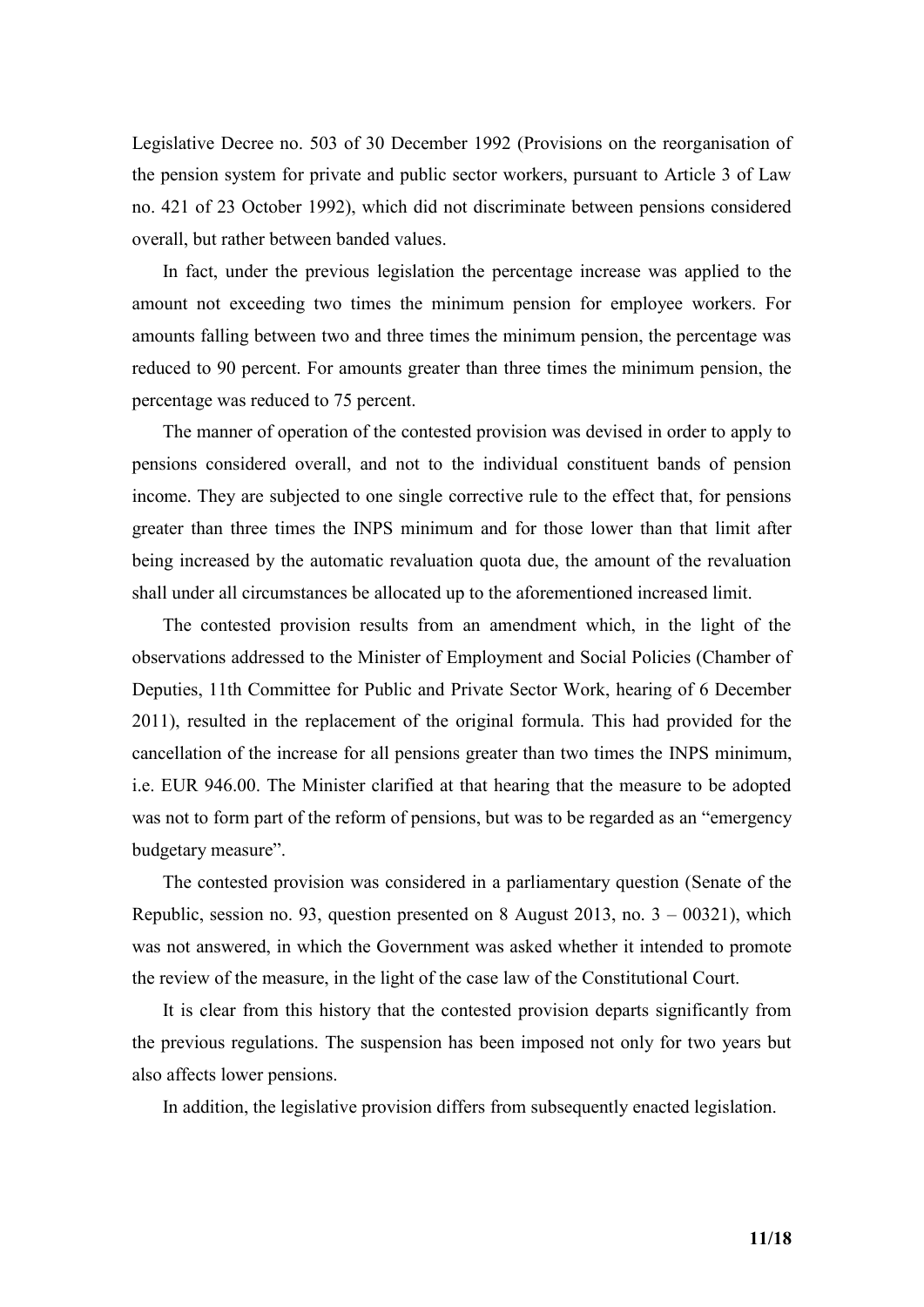Article 1(483)(e) of the stability law for 2014 (Law no. 147 of 27 December 2013 laying down "Provisions on the formation of the annual and multi-year budget of the state – stability law ") provided for the 2014-2016 three-year period for a restructuring of the application of the automatic percentage increase to pensions as a whole in accordance with the mechanism laid down in Article 34(1) of Law no. 448 of 1998, cancelling the increase only for bands of pension income greater than six times the INPS minimum and for 2014 only. In addition, the percentages were in part modified compared to the original law.

Over the three-year period in question the increase was to be applied at 100 percent to pensions up to three times the minimum pension, at 95 percent to pensions greater than three times the minimum pension up to and including four times the minimum pension, at 75 percent for pensions greater than four times up to and including five times the minimum pension, and at 50 percent for pensions greater than five times up to and including six times the minimum INPS pension. The full block on the increase only affected bands of pension income greater than six times the minimum pension for 2014. The legislator has thus reintroduced a distinction between bands of pension income based on progressive criteria, which comply with the constitutional requirement that pension provision must be proportionate and adequate. This fact too confirms the singular nature of the contested provision.

8.– An analysis of the development of the law in this area indicates that the provision for automatic pension increases is a technical instrument intended to guarantee compliance over time with the criterion of adequacy laid down by Article 38(2) of the Constitution. This instrument is at the same time intended to complement the principle of adequate remuneration under Article 36 of the Constitution which, according to the settled case law of this Court, is applied to pensions, which are regarded as deferred remuneration (see *inter alia* Judgment no. 208 of 2014 and Judgment no. 116 of 2013).

Due to its characteristics of neutrality and objectivity and its purpose of implementing the aforementioned constitutional principles, the technique of automatic increases conditions the discretionary choices of the legislator, without however stipulating how the discretion is to be exercised, its task being to set the specific quantum of protection required from time to time. Such action must be based on the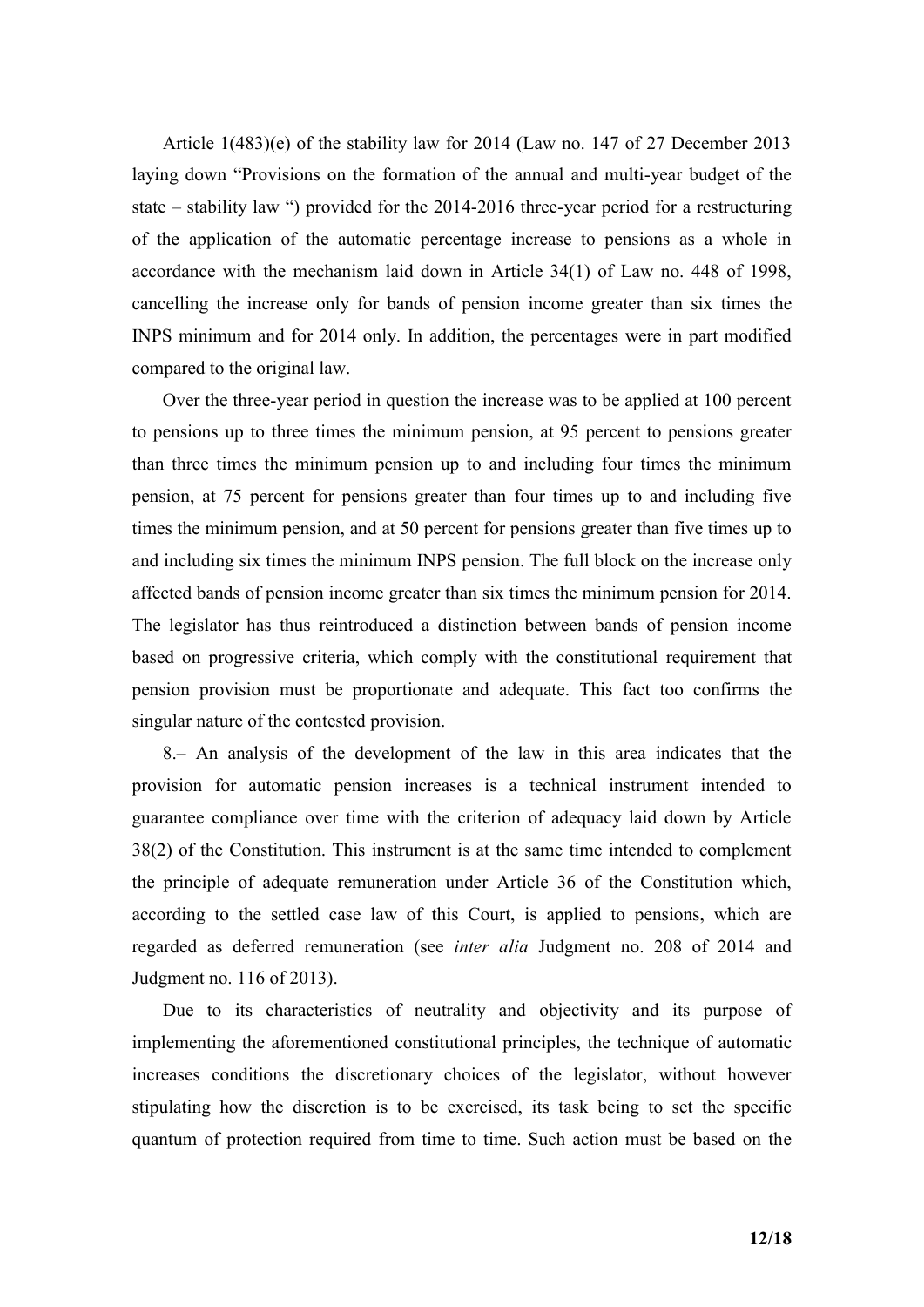constitutional principles laid down in Articles 36(1) and 38(2) of the Constitution, which are strictly related to each other precisely in view of the goals pursued.

On account of the reasonable nature of these goals it is possible to draw up and pursue a project of substantive equality, in accordance with the requirements laid down in Article 3(2) of the Constitution, thereby avoiding any differences in treatment to the detriment of certain pensioners. In applying the criterion of proportionality with the quality of work performed to pensions, which are conceived of as deferred remuneration (Article 36(1) of the Constitution), in addition to the criterion of adequacy (Article 38(2) of the Constitution), this Court has set out a consistent framework for the legislator with the aim of preventing the adoption of non-uniform and unreasonable measures (see *inter alia* Judgments no. 208 of 2014 and no. 316 of 2010). Compliance with the parameters cited above becomes even more compelling for the legislator following increases in life expectancy along with the expectation – which is widespread amongst pensioners – of leading a free and dignified life, according to the requirements laid down by Article 36 of the Constitution.

It is not by chance that, ever since Judgment no. 26 of 1980, this Court has proposed a systematic interpretation of Articles 36 and 38 of the Constitution with the aim of offering "special protection for workers". It has held that the requirements of proportionality and adequacy must not be met solely upon retirement "but must be ensured at all times thereafter, having regard to the changes in the purchasing power of money", although this need not necessarily entail that the pension must necessarily be equal to the final salary, as the legislator is allowed a certain level of discretion in implementing these principles, which may also be staggered over time (see *inter alia* Judgments no. 316 of 2010; no. 106 of 1996; no. 173 of 1986; no. 26 of 1980; no. 46 of 1979; no. 176 of 1975; Order no. 383 of 2004). Nevertheless, it follows from the principle laid down in Article 36 of the Constitution that there is a "constant need to adjust pensions in line with remuneration for persons in work" (see Judgment no. 501 of 1988; followed *inter alia* by Judgment no. 30 of 2004).

On the basis of a reasonable balance between the constitutional values, the legislator must "enact legislation allowing adequate pension provision having regard to the financial resources available and without prejudice to the absolute guarantee of the minimum requirements of individual protection" (see Judgment no. 316 of 2010). In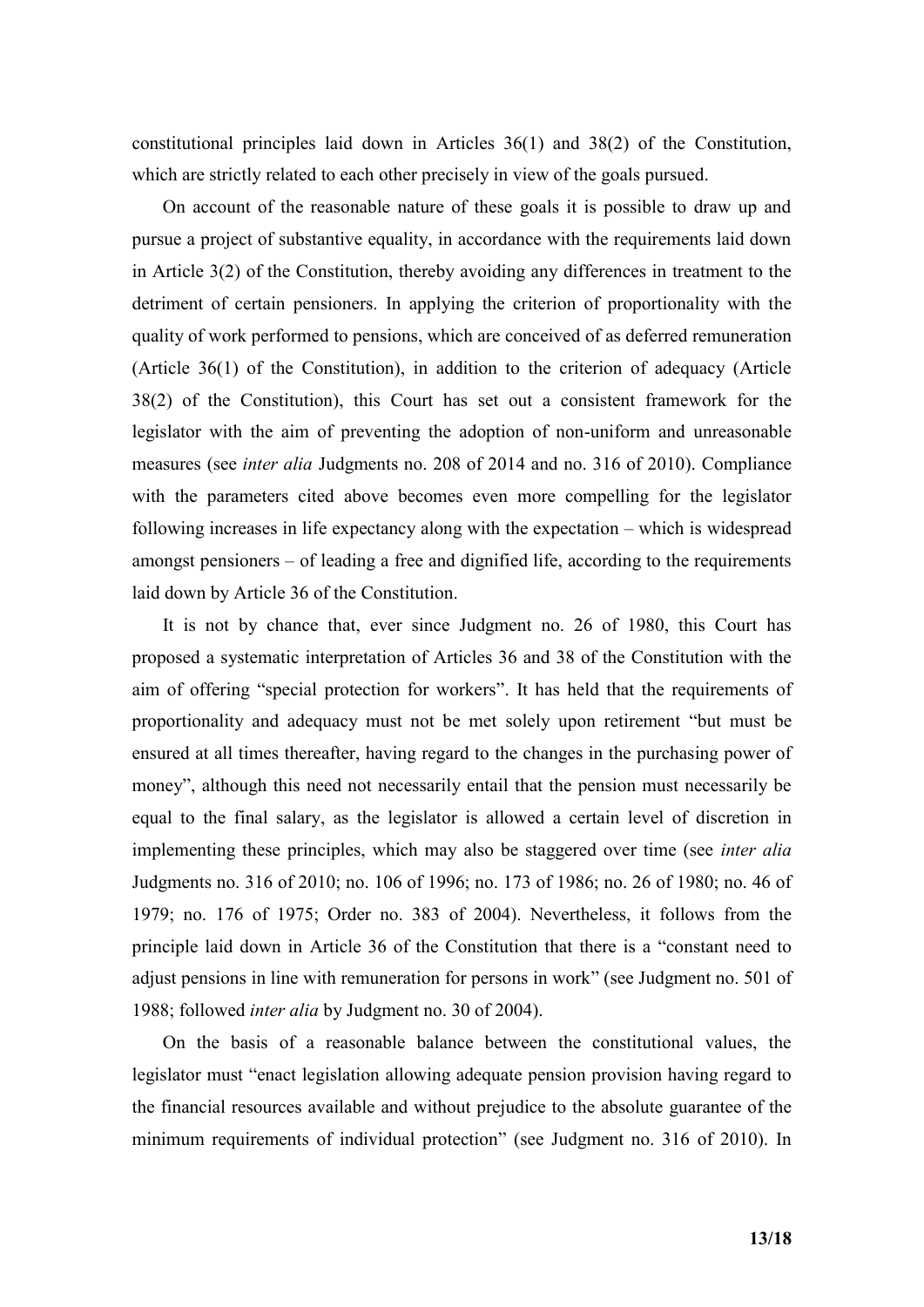order to avoid the occurrence of "an untenable mismatch" between pension increases and salary trends, the legislator cannot disregard the limit of reasonableness (see Judgment no. 226 of 1993).

Moreover, it falls to the legislator to identify suitable mechanisms to ensure that pensions are at all times adequately aligned with increases in the cost of living. This requirement has also applied to complementary pension provision which, whilst not directly related to public spending, is not entirely indifferent to the latter as it contributes to the overall solidity of the social insurance system (see Judgment no. 393 of 2000) and thus to ensuring adequate pension provision pursuant to Article 38(2) of the Constitution.

Accordingly, the criterion of reasonableness as set out in the case law cited with regard to the principles contained in Articles 36(1) and 38(2) of the Constitution circumscribes legislative discretion and subjects its choices to the requirement that it adopt solutions consistent with the Constitution.

9.– In assessing the alleged unconstitutionality of the cancellation of the mechanism for increasing pensions in excess of eight times the minimum INPS pension for the year 2008 (Article 1(19) of Law no. 247 of 2007), this Court identified the rationale of the contested provision, which lies in the need to obtain resources necessary "to offset the elimination of the sudden increase to sixty years with effect from 1 January 2008 of the minimum age for eligibility for retirement pensions pursuant to Article 1(6) of Law no. 243 of 23 August 2004", with "the stated aim of contributing to financing the initiatives relating to retirement pensions rooted in solidarity which were adopted in parallel in Article 1(1) and (2) of the same Law" (see Judgment no. 316 of 2010).

On that occasion, this Court did not consider that the parameters laid down in Articles 3, 36(1) and 38(2) of the Constitution had been violated. The pensions affected for one single year by the provision contested at the time, the value of which was quite high, had "scope to resist the erosion caused by inflation". The need for constant revaluation of the correlative monetary value appeared to be less pressing for them.

In addition, this Court held that the principle of equality had not been breached since the block on the automatic increase for the year 2008, which was applied exclusively to pensions greater than an unquestionably significant monetary limit, resulted in "different treatment for circumstances which were objectively different from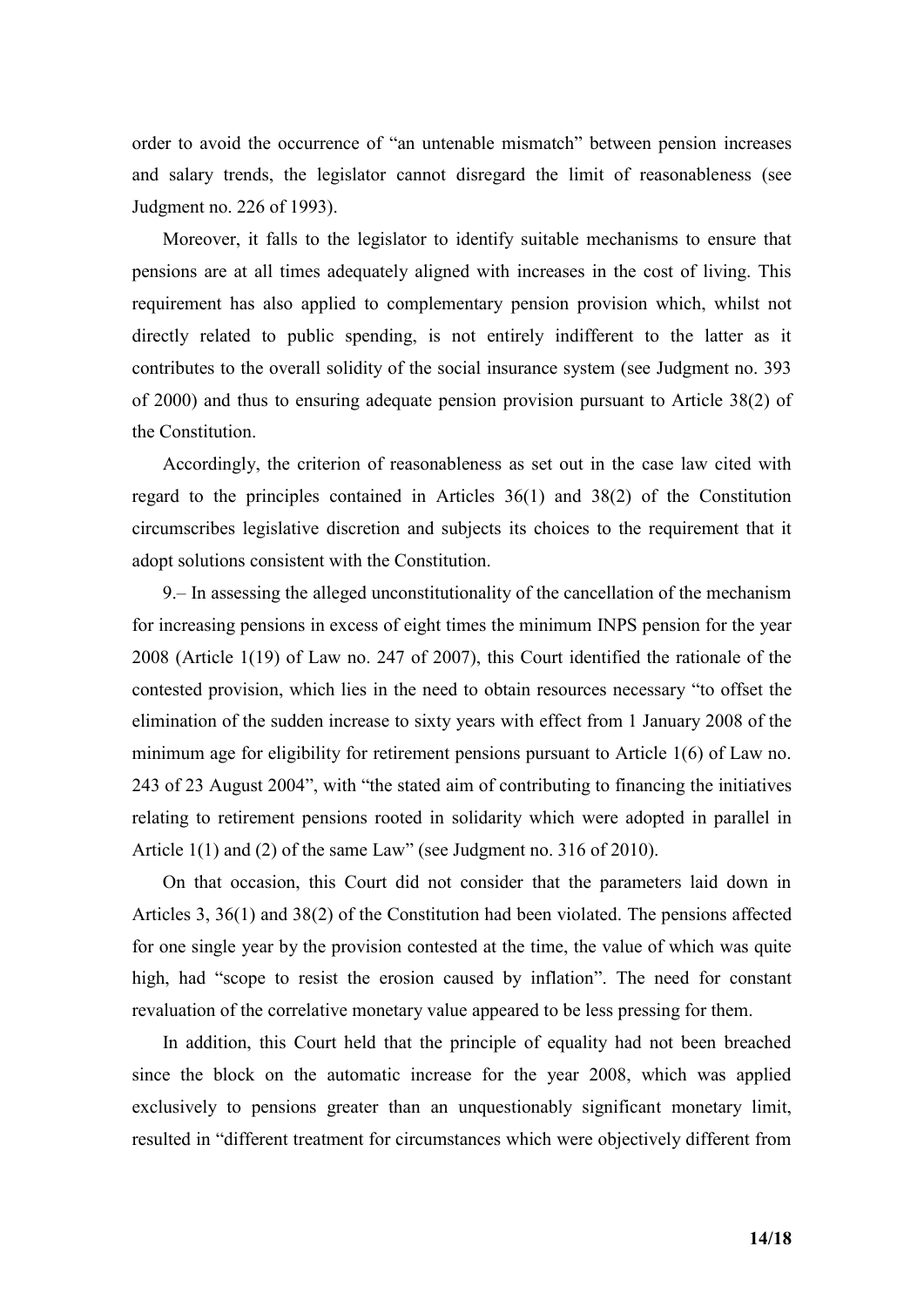those  $-$  not affected by the contested provision  $-$  of the recipients of more modest pensions". The general provision requiring an automatic increase has been defined by this Court as being operable "ordinarily" precisely because "it provides for tapered cover, which reduces as the value of the pension increases". The legislator's choice in that case was based on a redistributive rationale requiring a sacrifice, as confirmation of a principle rooted in solidarity, which accompanied the introduction of more rigorous criteria for establishing eligibility for pensions. The principle of equality was not violated precisely because the arrangements were based on the recognition of different situations.

The provision contested at the time also passed muster as regards the objections of manifest unreasonableness as it was held that there had not been any quantitative reduction in the benefits paid but only a deceleration in the mechanism for increasing higher value pensions. The budgetary requirements, alongside the duty of solidarity, provided a reasonable justification for the cancellation of the automatic annual revaluation for pensions worth more than eight times the INPS minimum which were, according to this Court, "unquestionably significant", and thus less exposed to the risk of inflation.

The judgment referred to sought to highlight the fact that the temporary suspension of a mechanism providing for increases, or the frequent repetition of measures intended to freeze it, "would expose the system to evident tensions with the mandatory principles of reasonableness and proportionality", jeopardising the ultimate goal of protection inherent within the mechanism providing for automatic increases, which provides a tapered defence against the purchasing power of pensions.

This Court had already made findings to that effect a number of years before, in upholding as barely constitutional legislation that impinged "in a significant and definitive manner" on the guarantee of adequacy in relation to pensions, which was not based on a compelling requirement of general interest (see Judgment no. 349 of 1985).

It must be recalled that, due to the manner in which the mechanism providing for automatic increases operates, any loss of the purchasing power of pensions, even if limited to short periods, is by its very nature definitive. In fact, later revaluations will be calculated not on the original real value but rather on the most recent nominal amount, which has already been affected by the failure to apply the adjustment.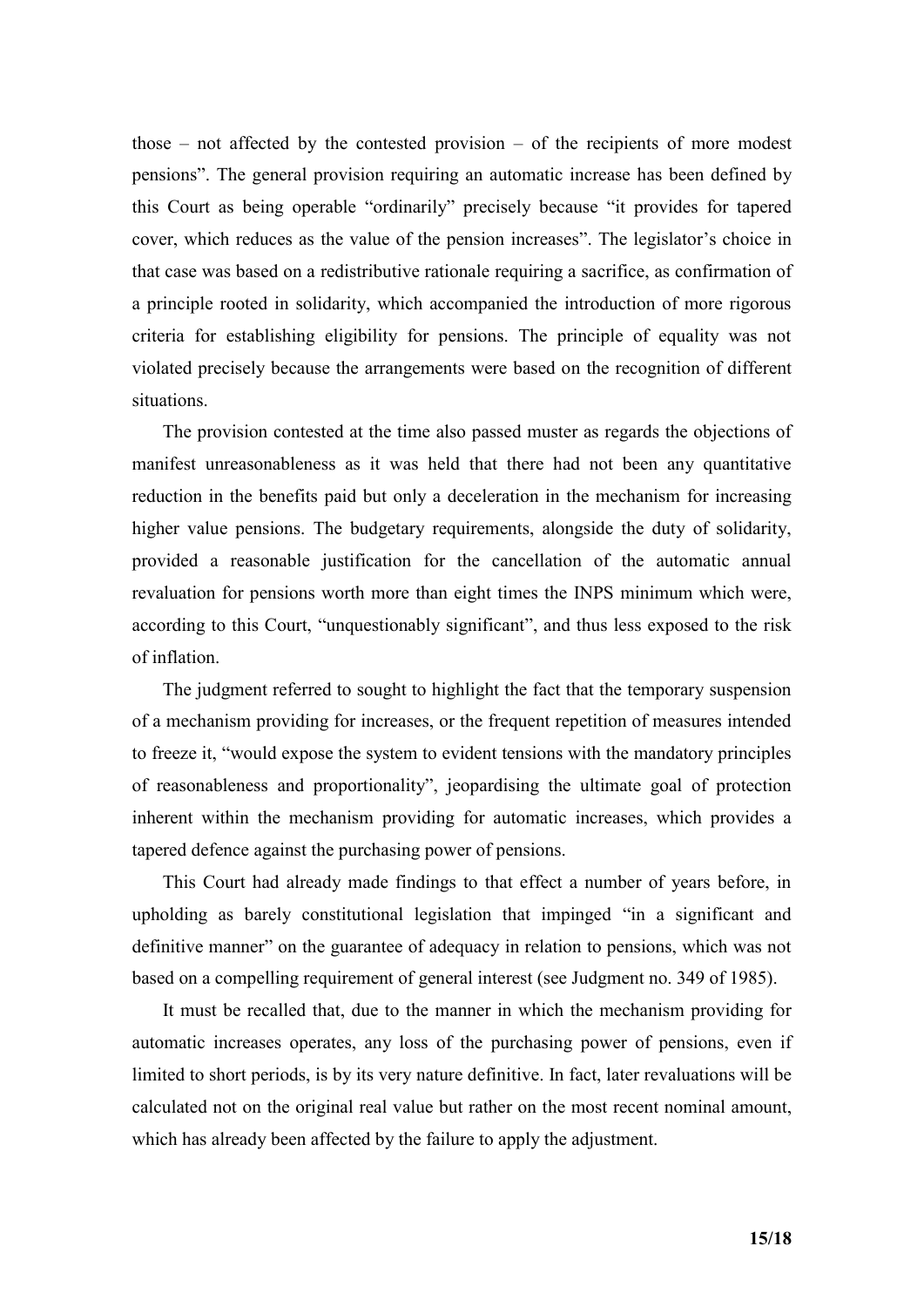10.– If assessed with reference to the principles of the proportionality and adequacy of pensions, it must be concluded as regards the objection relating to paragraph 25 of Article 24 of Decree-Law no. 201 of 2011 that the principles of reasonableness and proportionality have been breached, resulting in detriment to the purchasing power of pensions themselves and the "irremediable thwarting of the legitimate expectations held by the worker with regard to the period falling after his or her retirement" (see Judgment no. 349 of 1985).

This means that the warning addressed to the legislator in Judgment no. 316 of 2010 was not heeded.

There are clear indications in this regard of an inseparable link with the provisions of Articles 36(1) and 38(2) of the Constitution (see most recently Judgment no. 208 of 2014, recalling Judgment no. 441 of 1993). The legislator must operate on this terrain in striking a correct balance whenever the need to make cost savings arises, acting in accordance with an insurmountable purposive restriction "with the aim of ensuring that critical levels that may render corrective action by the Court inevitable are not breached" (see Judgment no. 226 of 1993).

The provision concerning the cancellation of the mechanism providing for the increase, contained in paragraph 24 of Article 25 of Decree-Law 201 of 2011, as converted, is limited to a generic reference to the "contingent financial situation", whilst the overall design of the legislation does not establish why financial requirements should necessarily prevail over the rights affected by the balancing operation, against which such highly invasive initiatives are adopted. Also upon conversion (Law no. 214 of 22 December 2011) no technical documentation is provided concerning the projected higher revenues as provided for under Article 17(3) of Law no. 196 of 31 December 2009 laying down the "Law on public accounts and finance" (see Judgment no. 26 of 2013, which interprets Article 17 as a "technical clarification" of Article 81 of the Constitution).

The interest of pensioners, including in particular those in receipt of modest pensions, is focused on the conservation of the purchasing power of the amounts received, which in consequence gives rise to the right to an adequate pension. This right, which is rooted in constitutional law, has been unreasonably sacrificed in the name of financial requirements which are not illustrated in detail. This means that the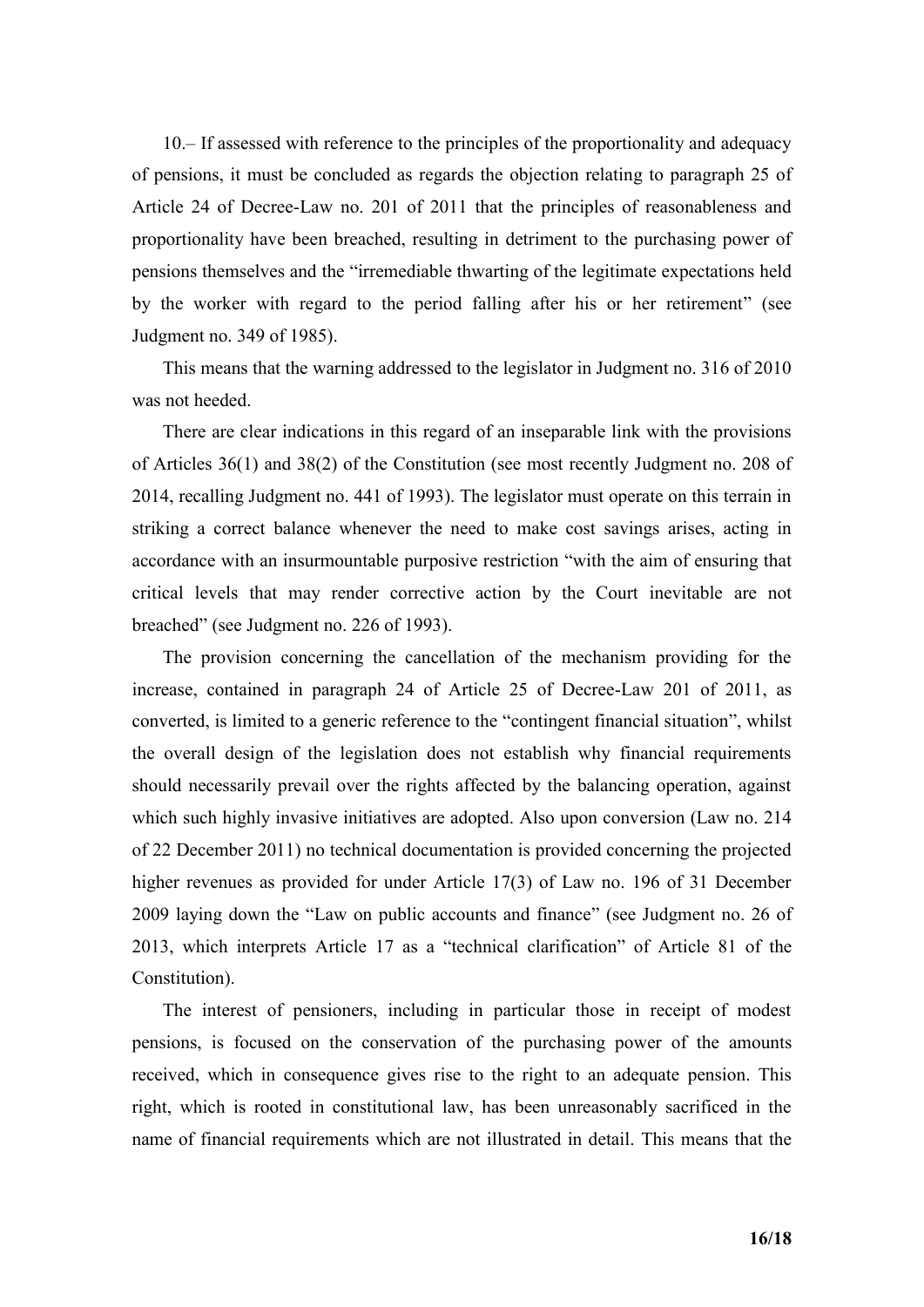fundamental rights pertaining to the pension relationship, which are rooted in unequivocal constitutional parameters – namely the proportional nature of the pension, understood as deferred remuneration (Article 36(1) of the Constitution) and its adequacy (Article 38(2) of the Constitution) – have been violated. The pension relationship must be construed as a certain, albeit not explicit, assertion of the principle of solidarity enshrined in Article 2 of the Constitution, and at the same time as a manifestation of the principle of substantive equality enshrined in Article 3(2) of the **Constitution** 

The contested provision is therefore unconstitutional insofar as set out above.

# ON THESE GROUNDS

## THE CONSTITUTIONAL COURT

hereby,

1) rules that the intervention by T.G. is inadmissible;

2) declares that Article 24(25) of Decree-Law 6 December 2011, no. 201 (Urgent provisions on growth, equity and the consolidation of the public accounts), converted with amendments into Article 1(1) of Law no. 214 of 22 December 2011, is unconstitutional insofar as it provides that "In consideration of the contingent financial situation, the automatic revaluation of pensions according to the mechanism laid down by Article 34(1) of Law no. 448 of 23 December 1998 shall be recognised for the years 2012 and 2013 at a level of 100 percent exclusively in relation to pensions worth an overall amount of up to three times the minimum INPS pension at a level of 100 percent";

3) rules that the question concerning the constitutionality of Article 24(25) of Decree-Law no. 201 of 2011, as converted, raised with reference to Articles 2, 3, 23 and 53 of the Constitution by the employment division of the *Tribunale di Palermo*, by the judicial division for Emilia-Romagna Region of the Court of Auditors and by the judicial division for Liguria Region of the Court of Auditors by the referral orders mentioned in the headnote, is unfounded;

4) rules that the question concerning the constitutionality of Article 24(25) of Decree-Law no. 201 of 2011, as converted, raised with reference to Article 117(1) of